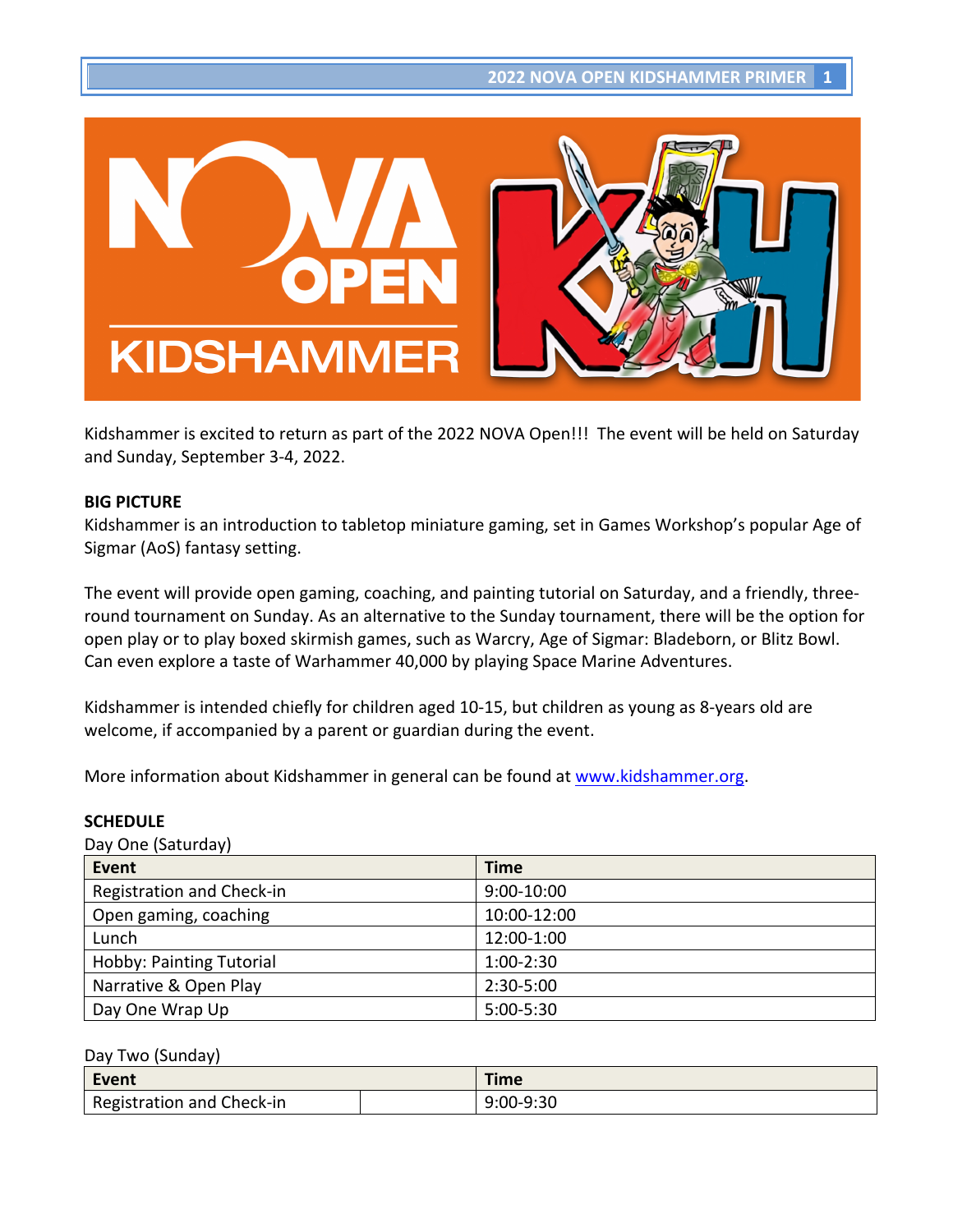# **2 2022 NOVA OPEN KIDSHAMMER PRIMER**

| Friendly Tournament, Round 1 | Alternative | 9:30-11:30    |
|------------------------------|-------------|---------------|
|                              | Gaming      |               |
| Lunch / Paint Judging        |             | 11:30-12:30   |
| Friendly Tournament, Round 2 | Alternative | 12:30-2:30    |
| <b>Break</b>                 | Gaming      | $2:30-3:00$   |
| Friendly Tournament, Round 3 |             | $3:00 - 5:00$ |
| Event Wrap Up and Awards     |             | 5:00-5:30     |

### WHAT YOU NEED TO PARTICIPATE

### A 1500-Point Army

- Participants are encouraged to bring their own army armies and models, but loaner armies can be provided if requested before August 5, 2022, by sending a request to customerservice@novaopen.com with the heading "Loaner Army Requested."
- Armies and models must be selected to fit into the Matched Play requirements for 1500 points in the Contest of Generals Battlepack of the Age of Sigmar Core Book (page 338).
- Kidshammer encourages models to be painted, but painted models are not required to play, although we will offer the opportunity for painting to be judged during the lunch break on Sunday.
- All models must be made by Games Workshop (no third-party proxies, please).
- Each model should represent what is presented in the army list (that is, "What You See Is What You Get").
- Round bases are not required, but are highly recommended if possible.

### Books, Dice, & Accessories

- Players must have a physical copy of the rulebook and their army's Battletome, because Internet connectivity cannot be guaranteed. Loaner armies will be provided with the Battletome for the army.
- Players should come with at least 12 six-sided dice. Kidshammer will attempt to provide extra dice as well,
- Players should come with a measuring tape of at least 24 inches.
- Players are encouraged to bring accessories, such as wound tokens or tokens to show effects particular to their armies, that help speed up play of the game.

### **WHAT TO EXPECT**

SATURDAY MORNING - INTRO TO PLAY: The morning session will focus on teaching the mechanics of the game and how to play better. It will use the structure provided by the matched play and one-versus-one format of the General's Handbook. Coaches will spend time with each player instructing and providing tips and tactics. The terrain and missions will be the same as used for the friendly tournament on Sunday.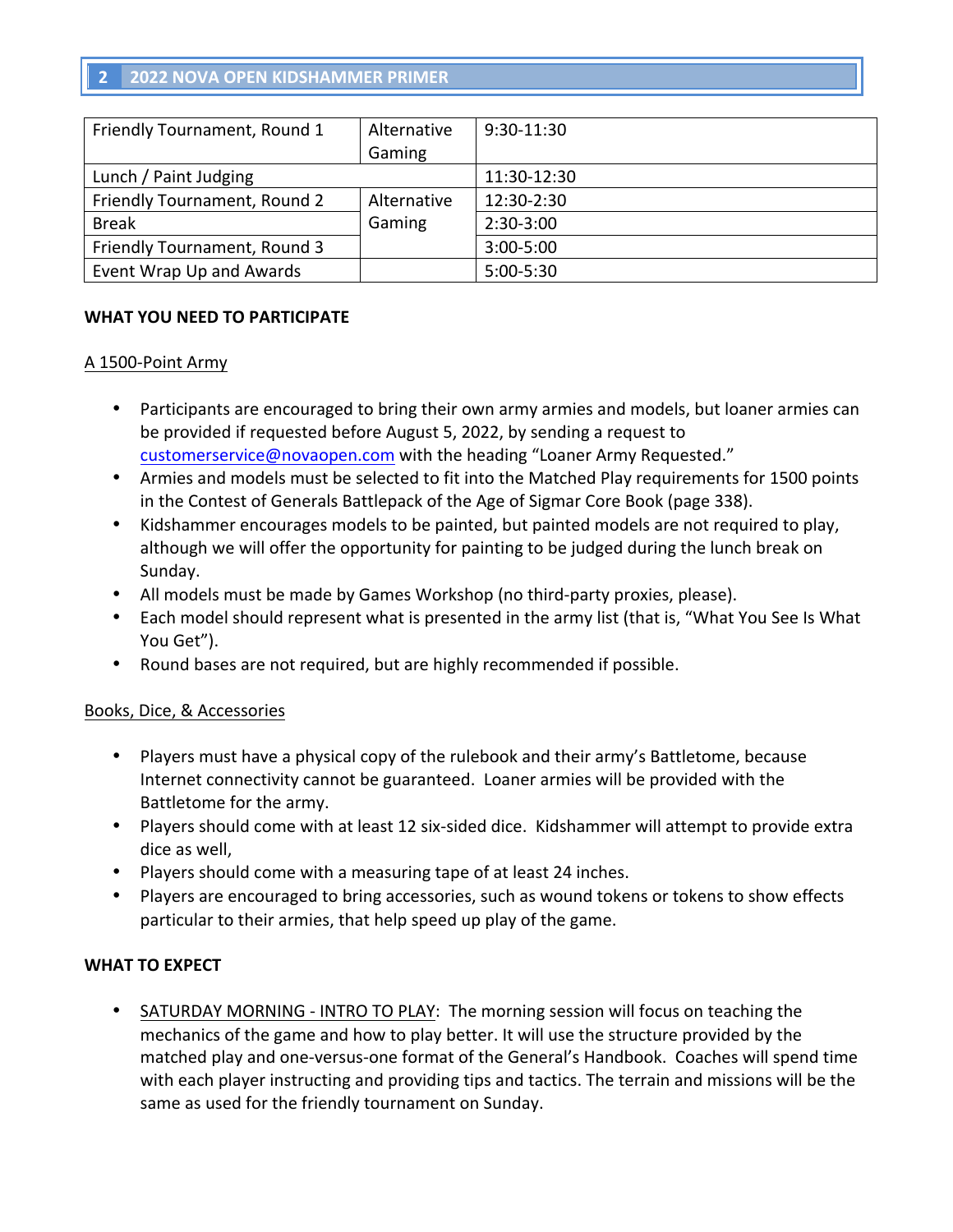- SATURDAY AFTERNOON PAINTING TUTORIAL: In addition to gaming, Kidshammer will introduce kids to the hobby aspects of the game. There will be a tutorial on day one aimed at teaching kids how to paint models. If kids want to bring their own models to paint, they are encouraged to do so, but a practice model will also be provided for each participant to paint and take home.
- SATURDAY AFTERNOON NARRATIVE & OPEN PLAY: The afternoon session will introduce participants to narrative play (where the game is as much about telling a story as it is about winning or losing) and open play (which can involve multiple players playing at the same time in big battles where points and balance between the sides isn't as important as it is in matched play). We'll set the scenes and the stories for some truly memorable battles.
- SUNDAY FRIENDLY TOURNAMENT: The second day of Kidshammer offers the opportunity to participate in a friendly, three-round tournament. The tournament is designed to be competitive, but not cut throat. Players should bring their best lists, but they should also keep in mind that the goal is for everyone to enjoy the experience  $-$  even less competitive players! Kidshammer will try to pair players by similar ages (that is, we will try to avoid matching an 8year old with a 15-year old), but matching will depend on the available pool of participants. When deciding whether a child is old enough to participate in the tournament, please remember that parents must not provide guidance or strategy advice during the tournament (see Parent's Guide below). If a child is unable to play without such guidance or advice, it may be better for the child to participate in alternative gaming on Sunday.
- SUNDAY ALTERNATIVE GAMING: Since not all participants will want or be able to play in the friendly tournament, Kidshammer will offer the opportunity on Sunday to match up for friendly games of Age of Sigmar or to play some of the great boxed skirmish games that Games Workshop offers that are geared to new or younger players. We've selected our favorites: Warcry, Age of Sigmar: Bladeborn, Blitz Bowl, and Space Marine Adventures. KIdshammer will provide one of each game, with everything needed to play.

### **TOURNAMENT RULES**

- Army lists may be composed using any method available, including paper, spreadsheets, or online builders, such as the Storm Forge tool available on the Games Workshop WH AoS app.
- Please print out and bring three copies of your army list to present to your opponents during the Sunday tournament.
- If you wish to check the legality of your list prior to the event, you can do you by sending your proposed list to customerservice@novaopen.com with the heading "Kidshammer Army List Check" no later than August 12, 2022. The tournament organizer will review it and confirm its validity.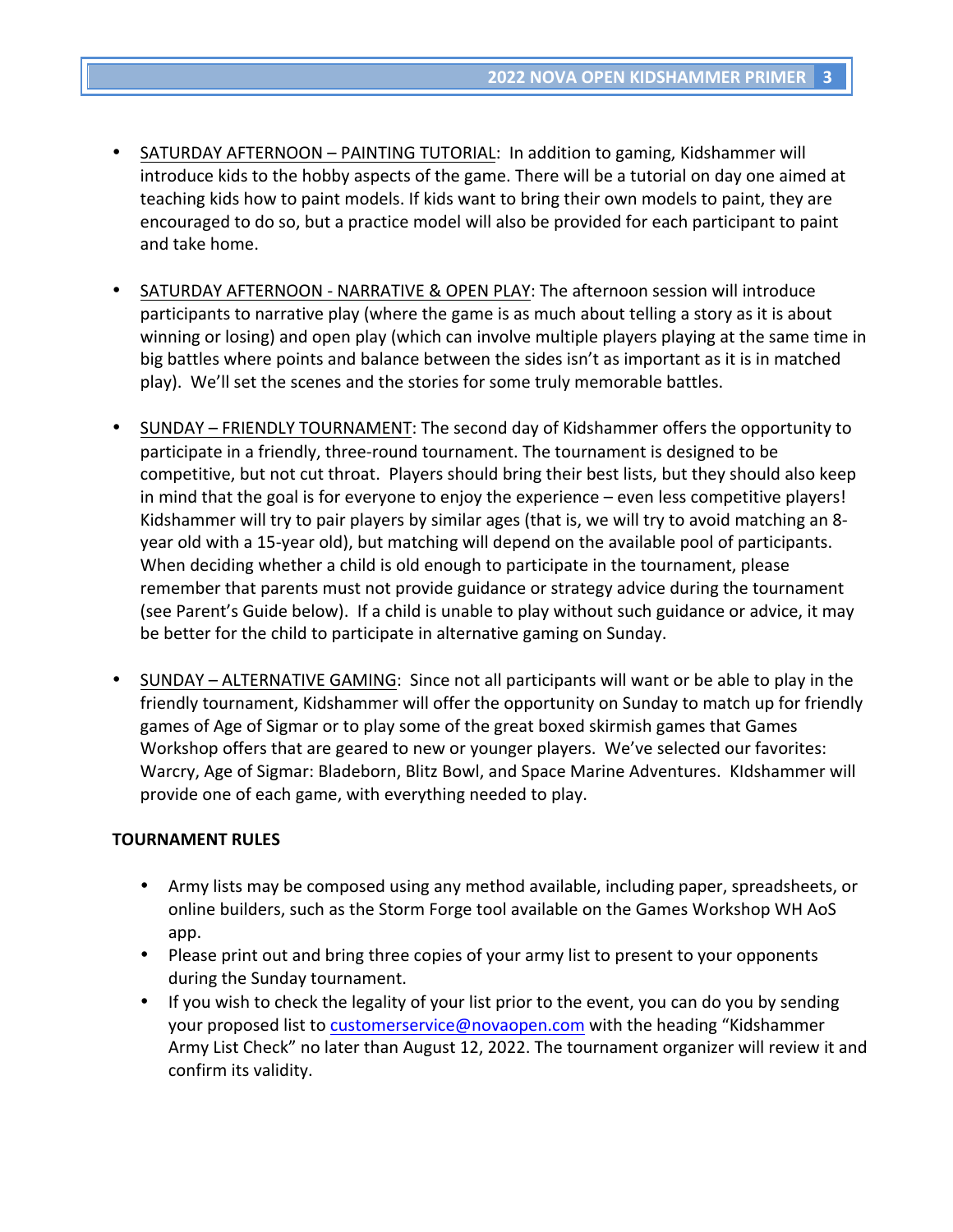- Battleplans will be chosen and announced before the event so that players can become familiar with them ahead of time. A battleplan will be announced by the event organizer at the start of each round, and all games will use that battleplan for that round. A battleplan will only be played once, so three different battleplans will be played.
- Rounds are two hours long, with a break between rounds.
- The player with the best win-loss record will be declared the winner of the tournament. In the event of a tie, the winner will be determined by points earned during the tournament. If that still results in a tie, having the best painted army (as determined by the event organizer) will be the tiebreaker. If this yet again results in a tie, the tournament will have multiple winners.

### **PARENTS' GUIDE**

Parents or caregivers are welcome to participate with their child or children during the gaming events on Saturday. *In fact, their participation is highly encouraged!* We would love to see parents gaming with the kids.

Parents are allowed to accompany their child during the tournament, but must not provide guidance or strategy advice during tournament. Parents are also reminded that this is a friendly kids tournament and they should model their behavior accordingly. Please remember that all Kidshammer staff are volunteers and are trying their best to ensure that the kids have a good time. Please help them achieve that goal!

Please keep in mind that Kidshammer is a gaming event  $-$  not childcare  $-$  and if you are aware that your child has difficulty focusing or controlling impulses, it would be great to have a parent or caregiver on hand to help direct the child. If a child is highly disruptive, they may be asked to sit out until the disruptive behavior can be controlled.

Parents' assistance is also requested to help kids keep to the schedule of the event and to arrive on time for each activity or tournament round.

### **FREQUENTLY ASKED QUESTIONS**

#### **Q:** What is the minimum and maximum age allowed for Kidshammer?

**A:** Kidshammer is open to kids as young as 8-year old. In our experience, however, children younger than 10 often have a hard time staying engaged for a full day of gaming. But we realize not all children are the same, and some younger children may have the ability to stay engaged longer than older children. If you want to register a child younger than 10, that's fine – but we do ask that a parent or guardian accompanies the child to the event. Kids older than 15 are welcome to participate in the open gaming and hobby seminar on Saturday, but are likely present too much of an age spread for the tournament on Sunday. They are welcome to assist with running the tournament on Sunday, or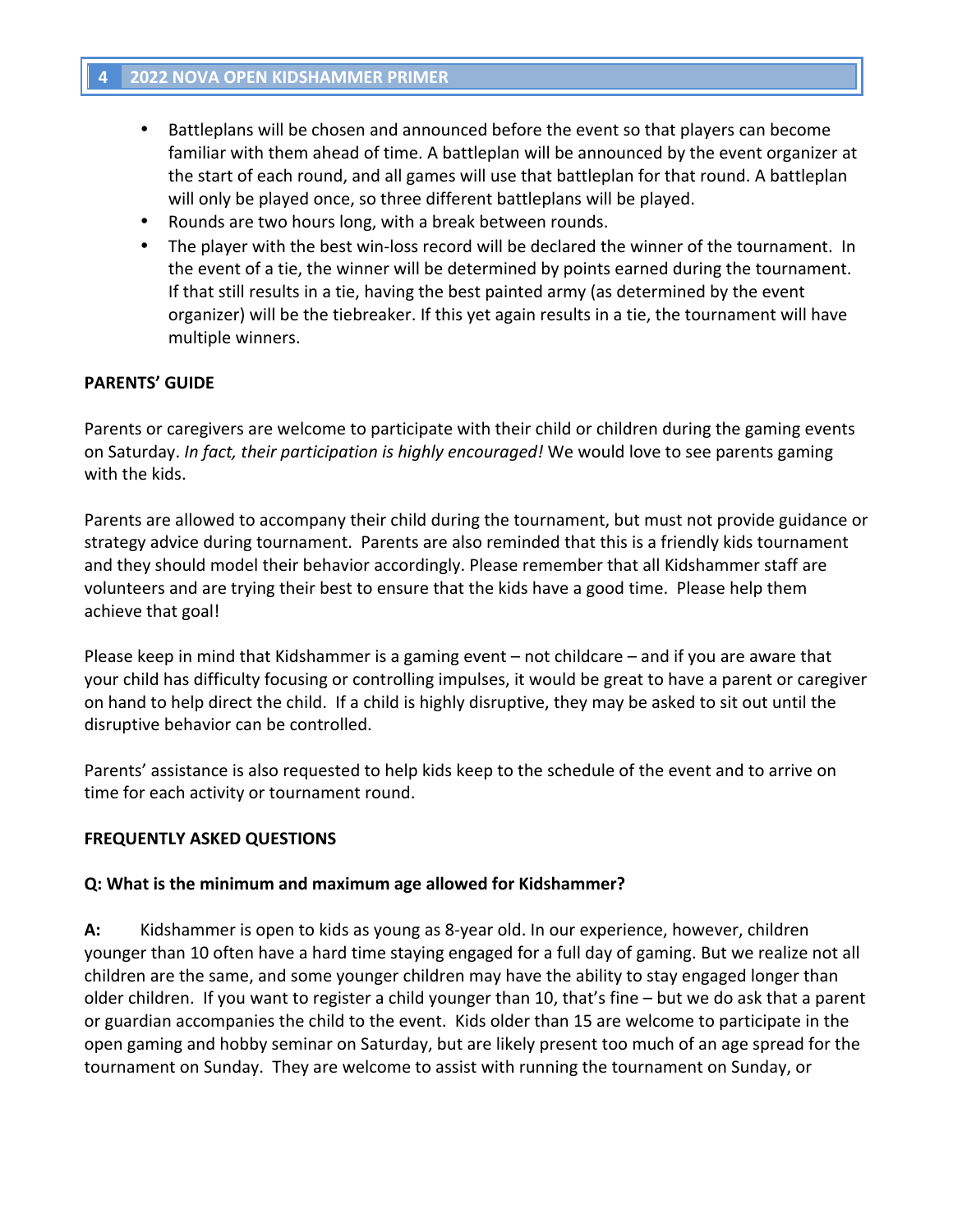participate in open gaming that day. Please note that an accompanying parent or guardian will need to purchase a convention access pass for the Saturday and Sunday of the event.

### **Q:** Do I need to pre-register for Kidshammer, or can participants just sign up on the day?

A: We much, much prefer people to pre-register for Kidshammer. Unlike other events, Kidshammer is small and very much tailored to the participants. Knowing the number of participants as far in advance as possible allows the organizer to create an event that is really special. Also space is limited at the NOVA Open, and if it appears that Kidshammer will not sell out its allotted spaces, the decision may be made to reduce the size of the Kidshammer event in order to make room for other events that have waiting lists for additional players. That said, if you see this last minute and want to join the fun, please sign up whenever you can, even on the day of the event (if space is available).

## **Q:** What if a new version of the General's Handbook is released right before the NOVA Open? Will **Kidshammer** use the new or older version?

A: We will use the older version, unless the new version is released prior to August 6, 2022. While we are always eager for a new version, it is not feasible for us or the majority of our participants to make the changes needed for new points and missions, unless the new version is released many weeks prior to the NOVA Open. But if a new version of the General's Handbook is released before August 6, there will be time to adapt to the new version.

### **Q: Can newly released Battletomes be used for Kidshammer?**

**A:** Yes, as long as it is released and publicly available (that is, not pre-release only) prior to August 6, 2022.

### **Q: How about terrain rules?**

A: Terrain rules will follow the rules in the Core Book, with the exception that each table will be provided with four terrain dice. Prior to the start of a game, before sides are chosen, players take turns rolling a dice and placing it on a terrain feature of their choice. Kidshammer will provide the terrain dice for this purpose.

## **Q:** What if GW introduces some new game mechanism prior to the NOVA Open? Will it be used **for Kidshammer?**

**A:** We can't answer that without knowing the specifics of the mechanism, but our general preference is to include in Kidshammer whatever is being used in other AoS events at the NOVA Open. The organizer will monitor GW releases and reach out by email to people who signed up for Kidshammer to address any such issues. If you have a question, please feel free to send it to customerservice@novaopen.com and the organizer will get back to you with an answer.